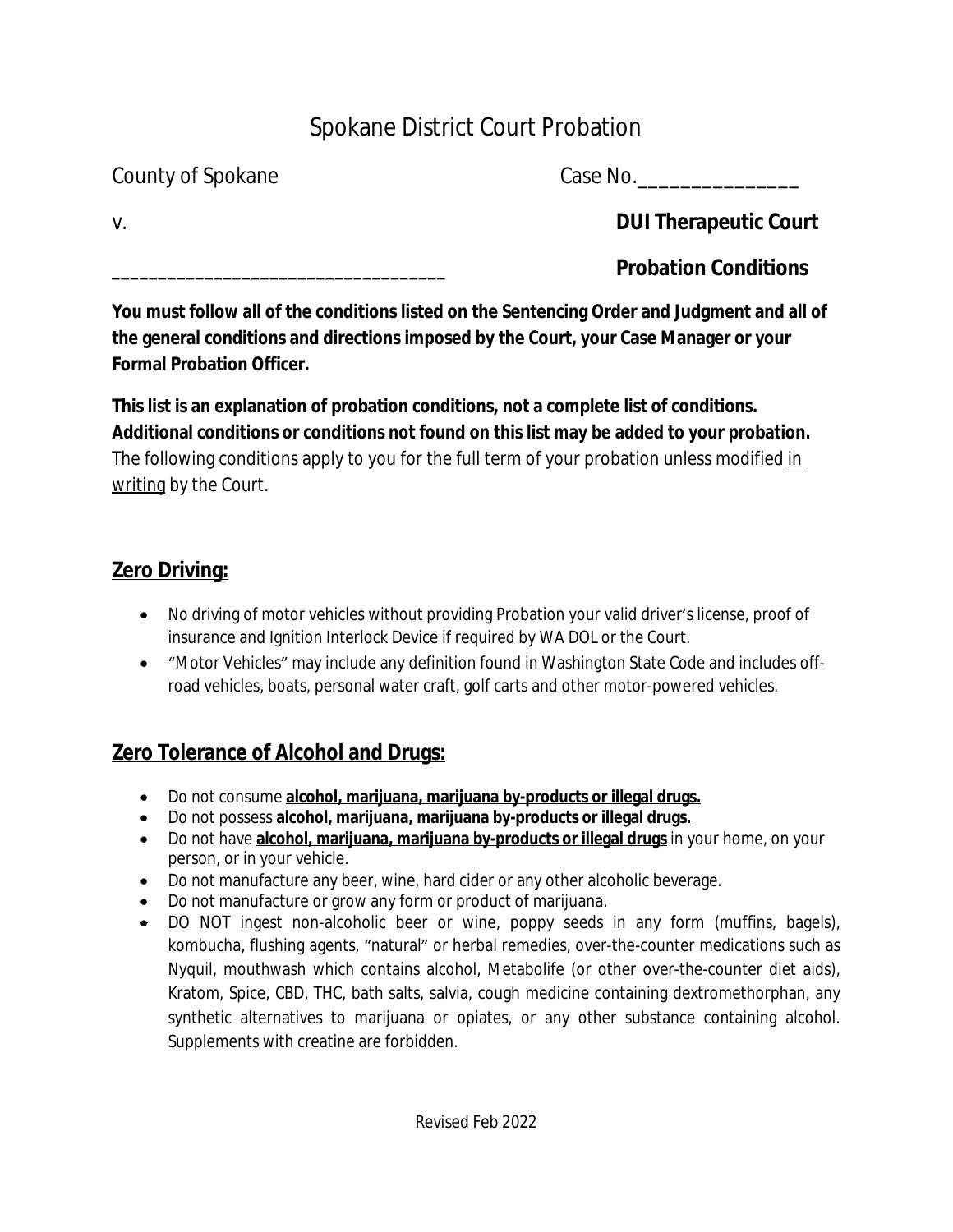- If you take any prescribed medication, inform your Probation Officer immediately. You MUST provide a copy of the prescription and the prescription bottle to your Probation Officer for identification purposes.
- Do not take any other person's prescription medicines.
- Do not use another person's vape pen.
- You will be required to sign a release of medical information and obtain acknowledgment that the prescribing physician is aware that you have been diagnosed **chemically dependent** and are in a recovery based program.

### **Employment:**

 You are expected to be employed. If not employed, you are required to be job searching or be enrolled and working on an educational program.

#### **Employment in retail alcohol and cannabis sales and service industry:**

 Program participants shall not enter nor frequent bars or cannabis retailers or any other business whose primary purpose in sales is alcoholic beverages or cannabis; however, employment in restaurants and bars may be permitted, provided participant maintains sobriety and program compliance and has received court approval. Failure to maintain sobriety and program compliance will result in a court ordered removal from the work site.

### **Alcohol/Drug and/or Mental Health Treatment:**

- You must complete a chemical dependency and mental health evaluation at the direction of your Probation Officer or the Judge.
- You must attend treatment and the DUI Victim's Impact Panel when they are scheduled.
- You must attend the DUI Victim's Impact Panel within 60 days of adjudication.
- You must attend the treatment program, to which you are assigned, complete the program and aftercare program.
- You must engage into the MRT program as directed by your Probation Officer.
- You must attend self-help meetings per your treatment plan.
- You are to begin these activities immediately.

#### **Drug and Alcohol Testing/Probation compliance verification:**

Monitoring of compliance may be done by any of the following and in some cases at your expense. This list is not all inclusive and the verification method is at the discretion of the DUI Court team.

• Random Breath Alcohol Testing